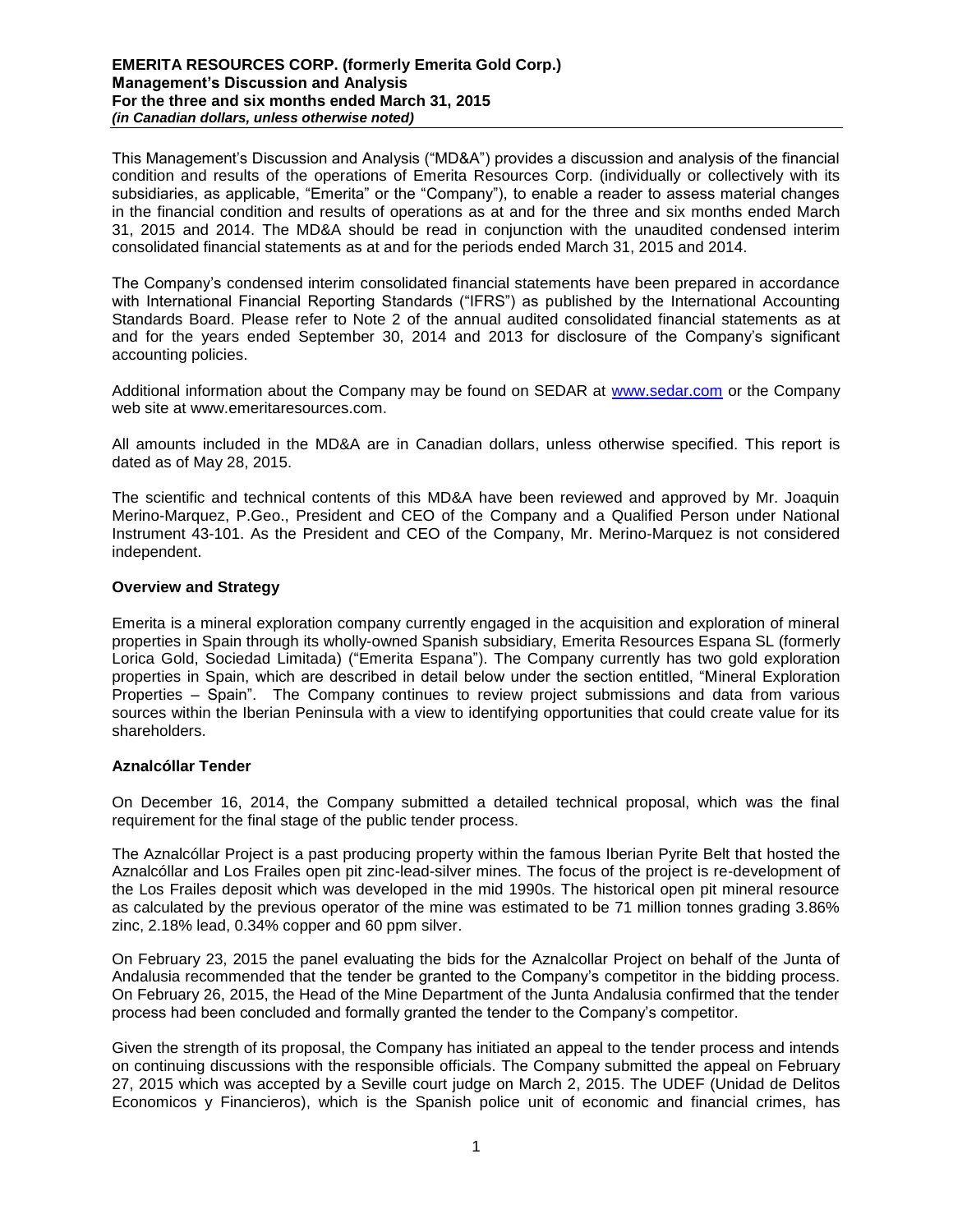### **EMERITA RESOURCES CORP. (formerly Emerita Gold Corp.) Management's Discussion and Analysis For the three and six months ended March 31, 2015** *(in Canadian dollars, unless otherwise noted)*

initiated an investigation relating to various irregularities, including allegations of bribery and corruption with respect to the tender process. As a result of this initial investigate the judge of a Seville court has determined reasonable evidence to conduct further investigations into the tender process and has requested that the investigation continue. The Company anticipates that an update with respect to the status of the police investigation will be made available during the month of June. Parties subject to the judicial order are granted the right to appeal upon three days notice to the court.

# **Mineral Exploration Properties – Spain**

The Company has interests in three gold exploration properties. Among the three properties, two being Las Morras and Peña Encina are located in the Extremadura region, Spain, and one being Sierra Alta is located in the Asturias region in northwestern Spain. Each of the properties is comprised of exploration permits that were issued by the Extremadura regulatory authorities and the Asturian regulatory authorities respectively.

# *Las Morras Property – Description*

The original permit for the Las Morras Property is comprised of six original exploration permits. The permit for Las Morras expired on April 17, 2015 but is renewable for an additional three year term. The Company has applied for an additional three year term and is waiting for formal notification of the renewal application being granted. This Property is located in the eastern part of the Badajoz Province. On February 19, 2014, the Company received notice from the Extremadura Regional authorities that five additional permits in the Las Morras Project area in the Extremadura Region have been granted to the Company. Once final notice is published in the regional and national gazette, the Company will have three years in which to work the claims in the areas prior to applying for renewal. The additional permits cover areas of Matillas, La Macheula, El Alandre, Matajarda and Garbayuels.

# *Las Morras Property – Exploration*

The company carried out a geochemical exploration campaign in November and December 2015, consisting of 731 meters of trenching and a total of 95 samples.

The goal of this program was to attempt to better understand the relationship between phases of quartz veining and gold, and to test geophysical anomalies. Quartz veining of at least two phases can be seen in these trenches. An early phase of veining trending in a W-E direction, along foliation, could be the first phase of veining. It presents many boudins and is well foliated (augened). The other main trend, that is likely younger, but maybe not the youngest phase of quartz veining is trending to a NE-SW direction (070). These veins can be quite large, but remain weakly deformed compared to the early W-E phase.

Both of these phases have well foliated conjugate sets of minor veinlets. There appears to also be a very late set of fracture filling veins that trend in all directions, crossing lithologies with knife edge contacts. These major sets of veins were opened by trenching over a 20m width and 34m long, in a large zone of carbonate alteration with Fe, so intense to make rocks soft as soap. All phases and sets were sampled. The results showed weak gold anomalies that correlated very well with moderate arsenic anomalies

# *Las Morras Property – Outlook*

Conditional on financing, the Company will continue with a moderate exploration program on its 100% owned Las Morras property. As the result of the previous geochemical and geophysical exploration campaigns, two areas have been prioritized in the Las Morras property, the Central zone, which contains two target areas, and the Northwestern zone, which contains one target area.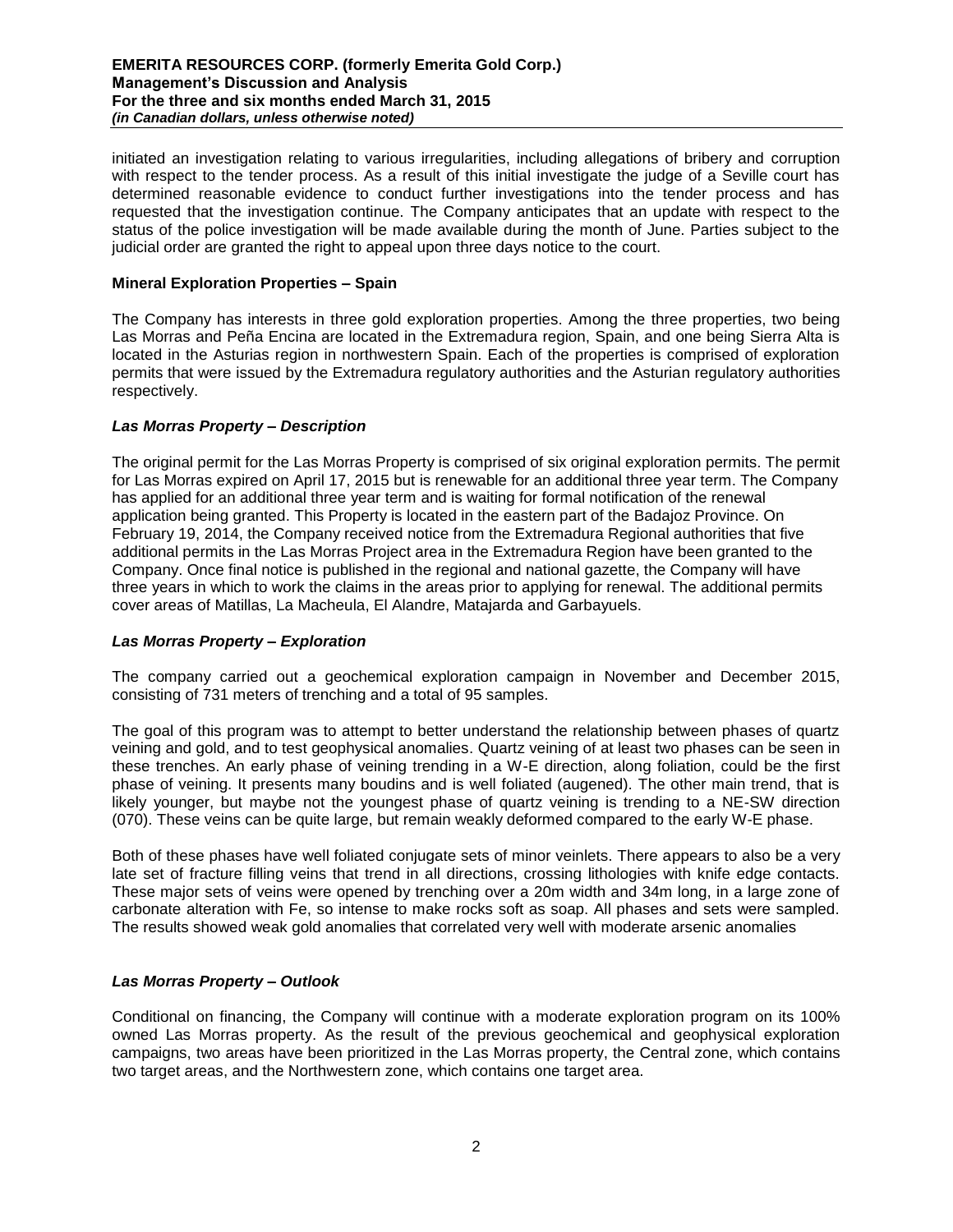The size of these targets are well over 1,100 m long by 90 m wide, oriented E-W. In order to expose the bedrock underneath of the regolith, the company is planning to excavate a series of trenches.

The Company also intends to extend the exploration of the Las Morras Project into the new exploration permits (Manchuela, El Alandre, Mataqjarda, Las Matillas and Garbayuela). These new exploration permits surround the Las Morras exploration permit. As in the Las Morras exploration permit, abundant gold nuggets have been recognized along with evidence of historical workings attributed to the Romans. The exploration work will consist of detailed field mapping and soil/rock sampling.

# *Peña Encina Property – Description and Outlook*

The Peña Encina Property is comprised of one exploration permit that expired on April 18, 2015 but is renewable for an additional three year term. This Property is located in La Codesera District in Spain. The Company has not applied for a renewal of this property and for this reason has written down the full value of the property as at March 31, 2015.

# *Sierra Alta Property – Description and Outlook*

The Sierra Alta property is comprised of one exploration permit which consists of 90 mining claims comprising 2,700 hectares in the Asturias region in northwestern Spain. At the time that the Company receives formal notice that the property has been granted, from that date the concession will have a three year term renewable for an additional three year term. As of September 30, 2014, the Company wrote off the property to \$Nil given the uncertainty of the future development as a result of the formal notice of grant being outstanding.

# *Los Vieros Property – Description and Outlook*

The Los Vieros Property is comprised of three exploration permits that will expire on September 25, 2015, November 14, 2015 and November 15, 2015 respectively but are renewable for an additional three year term. The Project was determined to have limited potential based on initial field reviews and the Company does not intend on applying for an additional three year term.

# **Liquidity and Capital Resources**

As at March 31, 2015, the Company had working capital deficit of \$594,910 (September 30, 2014 – working capital of \$853,085), which included a cash balance of \$29,150 (September 30, 2014 - \$1,024,697), amounts receivable of \$190,559(September 30, 2014 - \$62,951), and prepaid expenses and advances of \$78,731 (September 30, 2014 - \$107,624), offset by accounts payable and accrued liabilities of \$893,350 (September 30, 2014 - \$342,187).

# **Results of Operations**

During the three and six months ended March 31, 2015, the Company recorded a loss of \$750,548 and \$1,810,599, or \$0.02 and \$0.04 per share, respectively, compared with a loss of \$471,516 and \$788,721, or \$0.01 and \$0.02 per share, during the comparable three and six months ended March 31, 2014.

Expenses incurred during the three and six months ended March 31, 2015 included \$114,592 and \$300,105 in consulting and management fees; \$22,780 and \$39,714 in shareholders communications and filing fees; \$nil and \$47,097 in travel expense, largely related to travel to the Company's properties in Spain; \$18,791 and \$41,687 in office expenses for office administration services; \$9,100 and \$23,386 in professional fees related to the preparation and audit of the Company's financial statements. During the three and six months ended March 31, 2015, project evaluation expenses of \$582,519 and \$1,353,991 were incurred relating to the evaluation of possible mineral properties within Spain.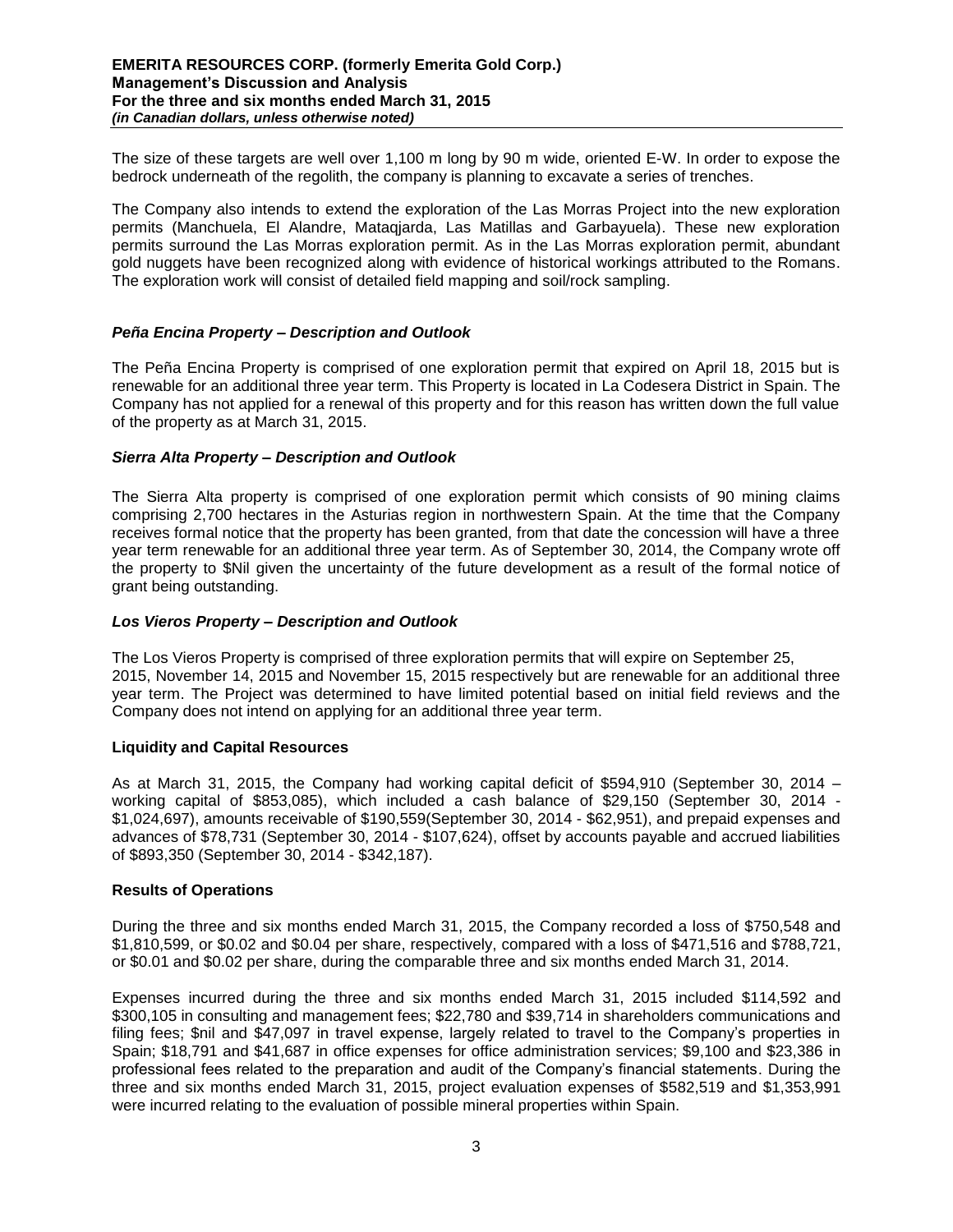### **EMERITA RESOURCES CORP. (formerly Emerita Gold Corp.) Management's Discussion and Analysis For the three and six months ended March 31, 2015** *(in Canadian dollars, unless otherwise noted)*

Expenses incurred during the three and six months ended March 31, 2014 included \$174,713 and \$336,194 in consulting and management fees; \$13,948 and \$23,073 in shareholders communications and filing fees; \$1,100 and \$2,074 share-based payment expenses related to vesting of one-fourth of options granted in August 2013; \$25,156 and \$68,339 in travel expense, largely related to travel to the Company's properties in Spain; \$20,433 and \$62,160 in office expenses due to change of management and offices; \$13,948 and \$23,073 in professional fees related to the preparation and audit of the Company's financial statements; and project evaluation expenses of \$172,173 and \$283,785 relating to the evaluation of mineral properties in Spain.

# **Cash flows**

# *Three and six months ended March 31, 2015*

During the three and six months ended March 31, 2015, the Company used cash of \$342,303 and \$1,390,045 on operating activities. Cash used in operating activities consisted mainly of new project evaluation expenses incurred on the Company's properties in Spain, and corporate general and administrative expenses.

During the three and six months ended March 31, 2015, investing activities used \$296,864 and \$1,635 which related to office equipment and general overhead for exploration and evaluation expenditures on the Company's properties in Spain.

There were no financing activities during the three and six months ended March 31, 2015.

#### *Three and six months ended March 31, 2014*

During the three and six months ended March 31, 2014, the Company used cash of \$485,723 and 801,008 on operating activities. Cash used in operating activities consisted mainly of new project evaluation expenses incurred on the Company's properties in Spain, and corporate general and administrative expenses.

During the three and six months ended March 31, 2014, investing activities used \$135,606 and \$334,190 which related to office equipment and general overhead for exploration and evaluation expenditures on the Company's properties in Spain.

There were no financing activities during the three and six months ended March 31, 2014.

#### **Off-Balance Sheet Items**

As at March 31, 2015, the Company did not have any off-balance sheet items.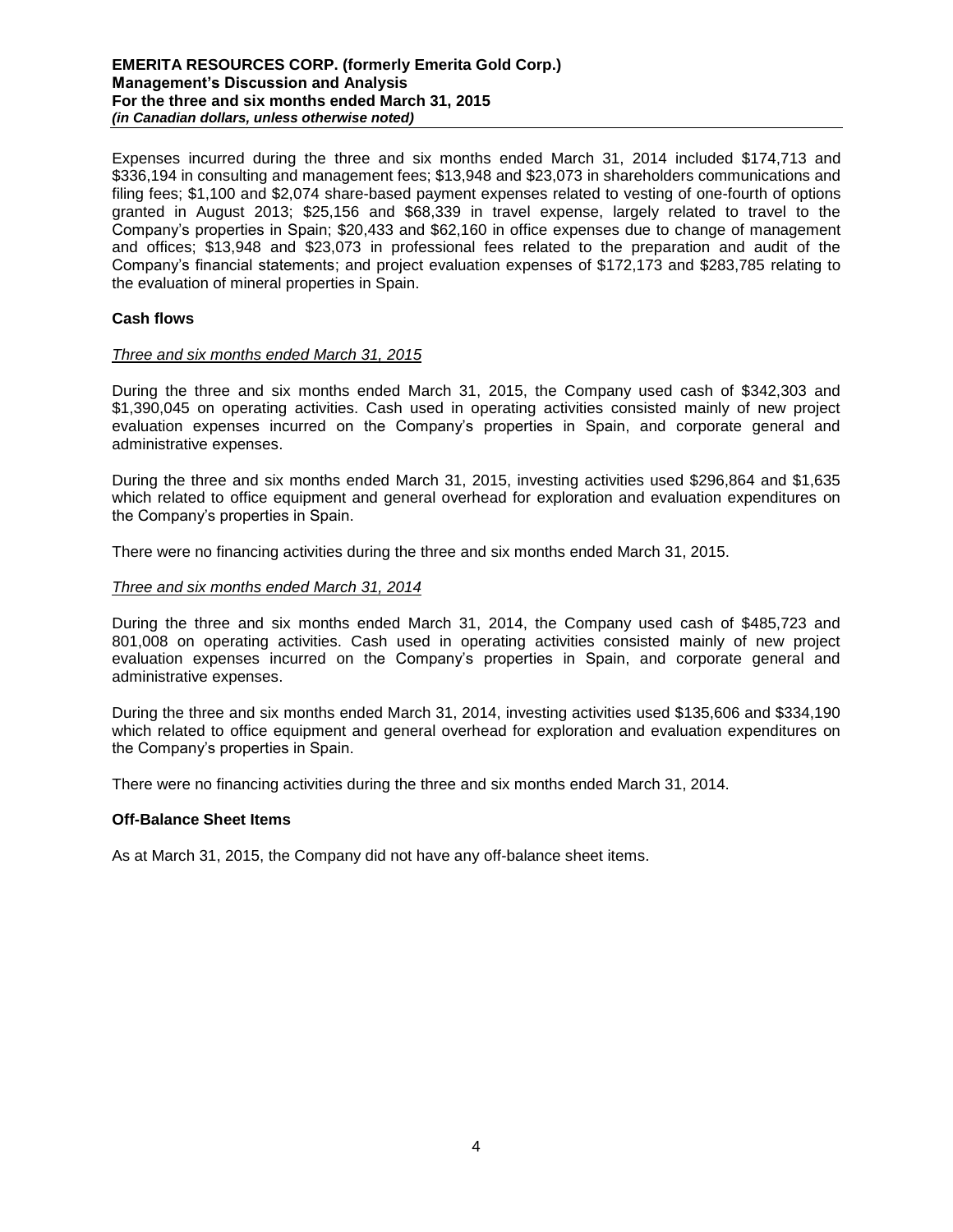# **Select Quarterly Information**

Select quarterly financial information for the most recent eight quarters is presented in the table below:

| <b>Period</b>                   | Revenue<br>(1)<br>\$ | Operating<br>costs<br>Loss<br>\$<br>\$ |            | Loss per<br>share<br>\$ | <b>Total assets</b> |  |
|---------------------------------|----------------------|----------------------------------------|------------|-------------------------|---------------------|--|
| Q2 - March 31, 2015             |                      | 747,782                                | 750,548    | (0.01)                  | 979,263             |  |
| Q1 - December 31, 2014          |                      | 1,058,198                              | 1,060,051  | (0.02)                  | 1,640,243           |  |
| Q4 - September 30, 2014         |                      | 487,450                                | (584,808)  | (0.01)                  | 2,238,699           |  |
| Q3 - June 30, 2014              |                      | 358,511                                | (356,495)  | (0.01)                  | 1,468,103           |  |
| Q2 - March 31, 2014             |                      | 464,863                                | (471,516)  | (0.01)                  | 1,794,826           |  |
| Q1 - December 31, 2013          |                      | 394,930                                | (317, 205) | (0.01)                  | 2,258,845           |  |
| $Q4 - September 30, 2013^{(2)}$ |                      | 412,956                                | (409, 557) | (0.01)                  | 2,569,034           |  |
| $Q3 -$ June 30, 2013 $(2)$      |                      | 233,686                                | (241, 058) | (0.01)                  | 2,928,079           |  |

Explanatory Notes:

- 1) The Company has no sales revenues.
- 2) The results for the periods ended March 31 through September 30, 2013 included the accounts of Fuller Capital Corp. subsequent to the closing of RTO.

#### **Outstanding Share Data**

At May 28, 2015, the Company had 59,087,829 common shares, 11,000,000 warrants and 3,560,000 stock options outstanding.

#### **Financial Instruments**

Financial instruments recorded at fair value on the statement of financial position are classified using a fair value hierarchy that reflects the significance of the inputs used in making the measurements. The fair value hierarchy has the following levels:

- a) Level 1 Unadjusted quoted prices in active markets for identical assets or liabilities;
- b) Level 2 Inputs other than quoted prices that are observable for assets or liabilities, either directly or indirectly; and
- c) Level 3 Inputs for assets and liabilities that are not based on observable market data.

The fair value hierarchy requires the use of observable market inputs whenever such inputs exist. A financial instrument is classified to the lowest level of the hierarchy for which a significant input has been considered in measuring fair value.

The Company's financial instruments include cash, and accounts payable and accrued liabilities. The carrying values of these financial instruments reported in the statement of financial position approximate their respective fair values due to the relatively short-term nature of these instruments.

As at March 31, 2015 and 2014, the Company had no instruments to classify in the fair value hierarchy.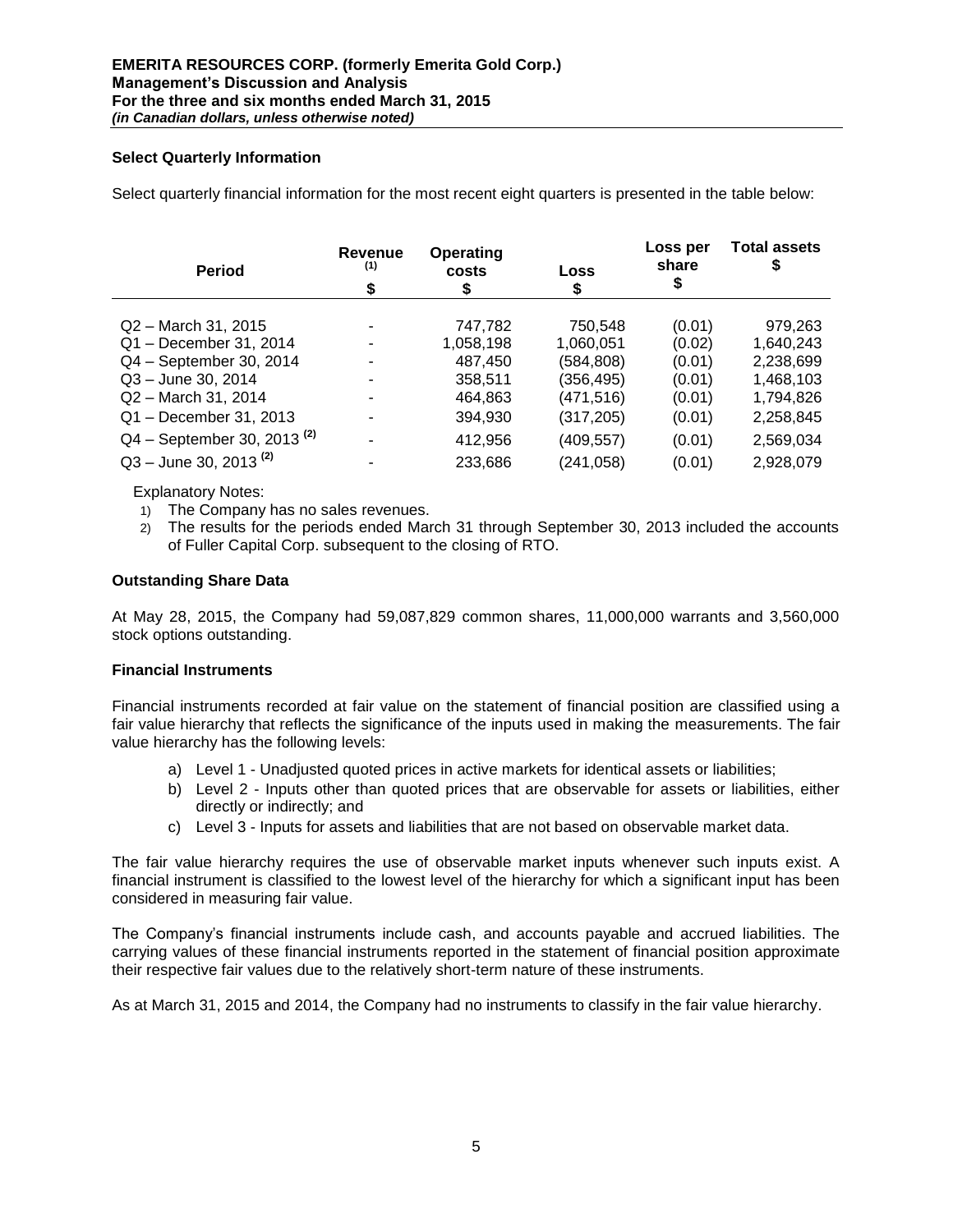The Company's risk exposures and the impact on the Company's financial instruments are summarized below:

#### (a) *Credit risk*

Counterparty credit risk is the risk that the financial benefits of contracts with a specific counterparty will be lost if a counterparty defaults on its obligations under the contract. This includes any cash amounts owed to the Company by those counterparties, less any amounts owed to the counterparty by the Company where a legal right of set-off exists and also includes the fair values of contracts with individual counterparties which are recorded in the financial statements.

### a.*Trade credit risk*

The Company is not exposed to significant trade credit risk.

#### b.*Cash*

In order to manage credit and liquidity risk the Company's policy is to invest only in highly rated investment grade instruments that have maturities of three months or less. Limits are also established based on the type of investment, the counterparty and the credit rating.

(b) *Currency risk* 

Currency risk is the risk that the fair value of, or future cash flows from, the Company's financial instruments will fluctuate because of changes in foreign exchange rates. The Company's foreign currency risk arises primarily with respect to the Euro from its property interests in Spain and US dollars from operations. Fluctuations in the exchange rates between these currencies and the Canadian dollar could have a material effect on the Company's business, financial condition and results of operations. The Company does not engage in any hedging activity to mitigate this risk.

As at March 31, 2015 and September 30, 2014, the Company had the following financial instruments and denominated in foreign currency (expressed in Canadian dollars):

#### **March 31, 2015**

|                                          | <b>Euro</b> |            |  | US dollars |  |  |
|------------------------------------------|-------------|------------|--|------------|--|--|
| Cash                                     |             | 24.968     |  | 1.460      |  |  |
| Amounts receivable                       |             | 171.433    |  | -          |  |  |
| Accounts payable and accrued liabilities |             | (378.034)  |  | (28.317)   |  |  |
|                                          | S           | (181, 633) |  | (26, 857)  |  |  |

#### **September 30, 2014**

|                                          | Euro      |            |  | US dollars |  |  |
|------------------------------------------|-----------|------------|--|------------|--|--|
| Cash                                     |           | 968,985    |  | 2,065      |  |  |
| Amounts receivable                       |           | 42.445     |  |            |  |  |
| Accounts payable and accrued liabilities | (117.712) |            |  | (19,600)   |  |  |
|                                          | S         | 893,718 \$ |  | (17,535)   |  |  |

A 1% strengthening (weakening) of the Canadian dollar against the Euro, US dollars and British Pound would decrease (increase) net loss by approximately \$250, \$15 and \$Nil (September 30, 2014 - \$9,000, \$170 and \$nil) respectively.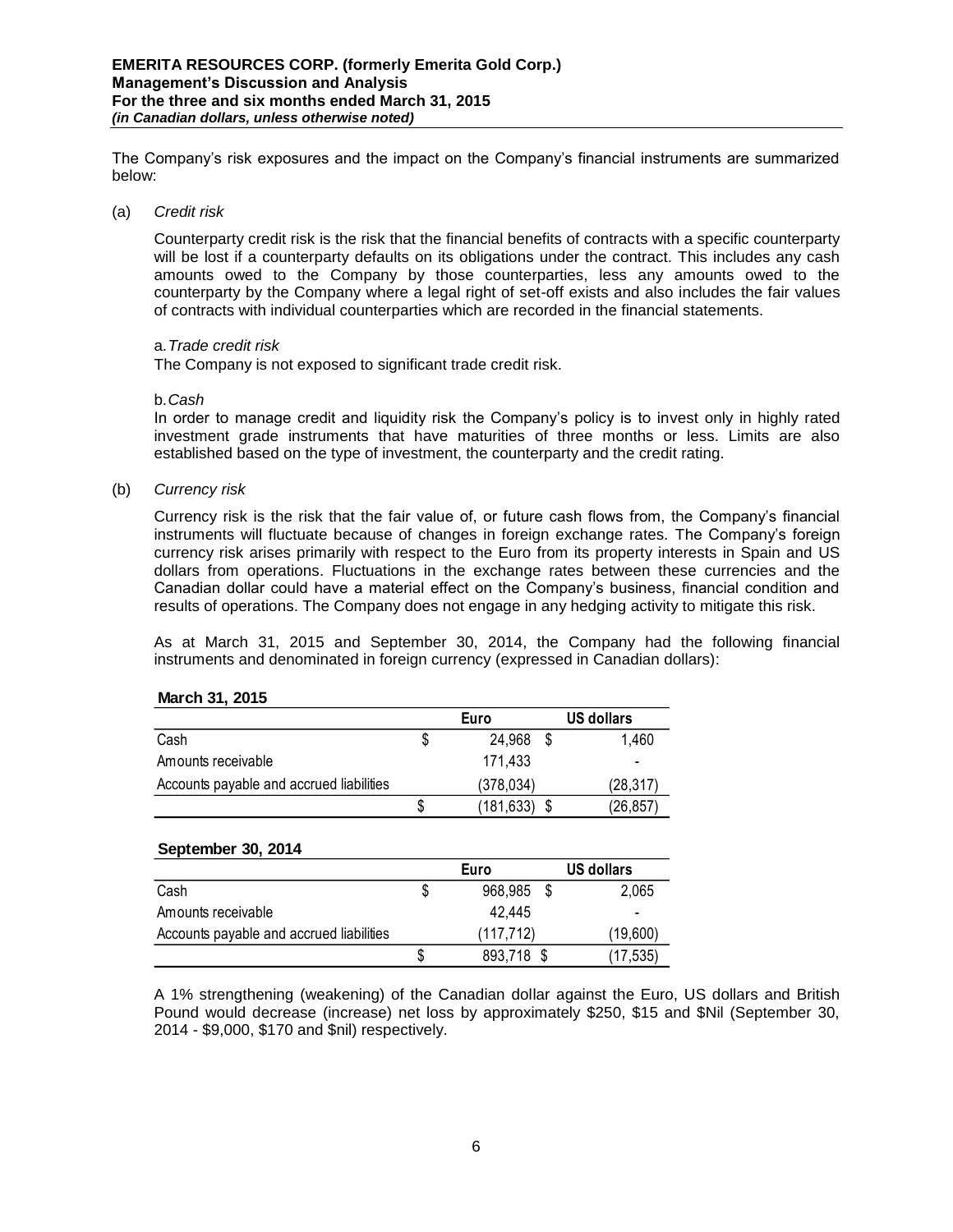### *(c) Liquidity risk*

Liquidity risk is the risk that an entity will encounter difficulty in meeting obligations associated with financial liabilities. The Company's approach to managing liquidity risk is to ensure that it will have sufficient liquidity to meet liabilities when due. As at March 31, 2015, the Company had a cash balance of \$29,150 (September 30, 2014 - \$1,024,697) to settle current liabilities of \$893,350 (September 30, 2014 - \$342,187).

# *(d) Commodity / Equity price risk*

The Company is exposed to price risk with respect to commodity and equity prices. Equity price risk is defined as the potential adverse impact on the Company's earnings due to movements in individual equity prices or general movements in the level of the stock market. Commodity price risk is defined as the potential adverse impact on earnings and economic value due to commodity price movements and volatilities. The Company closely monitors commodity prices, as it relates to gold, individual equity movements and the stock market to determine the appropriate course of action to be taken by the Company. Commodity price risk is remote as the Company is not a producing entity.

#### **Critical Accounting Policies**

The Company's significant accounting policies are described in Note 2 to the audited consolidated financial statements for the year ended September 30, 2014. The preparation of statements in conformity with IFRS requires management to make estimates and assumptions that affect the reported amounts of assets and liabilities at the date of the financial statements and reported amounts of expenses during the reporting period. Actual outcomes could differ from these estimates. The following is a list of the accounting policies that management believes are critical, due to the degree of uncertainty regarding the estimates and assumptions involved and the magnitude of the asset, liability or expense being reported:

- Foreign currencies
- Exploration and evaluation properties
- Income tax accounts

# *Foreign currencies*

The presentation and functional currency of the Company is the Canadian dollar.

Transactions in currencies other than the functional currency are recorded at the rates of exchange prevailing on the dates of the transactions. At each financial position reporting date, monetary assets and liabilities that are denominated in foreign currencies are translated at the rates prevailing at the date of the statement of financial position. Exchange differences are recognized in operations in the period in which they arise.

The Company makes expenditures and incurs costs in Euros ("EUR") and United States Dollars ("US\$"). At March 31, 2015, one Canadian dollar was worth US\$0.7895 (September 30, 2014– US\$0.8929) and EUR 0.7341 (September 30, 2014 – EUR 0.7066). During the six months ended March 31, 2015, the average value of one Canadian dollar was US\$0.8413 (March 31, 2014 – US\$0.9287) and EUR 0.7104 (March 31, 2014 – EUR 0.6799).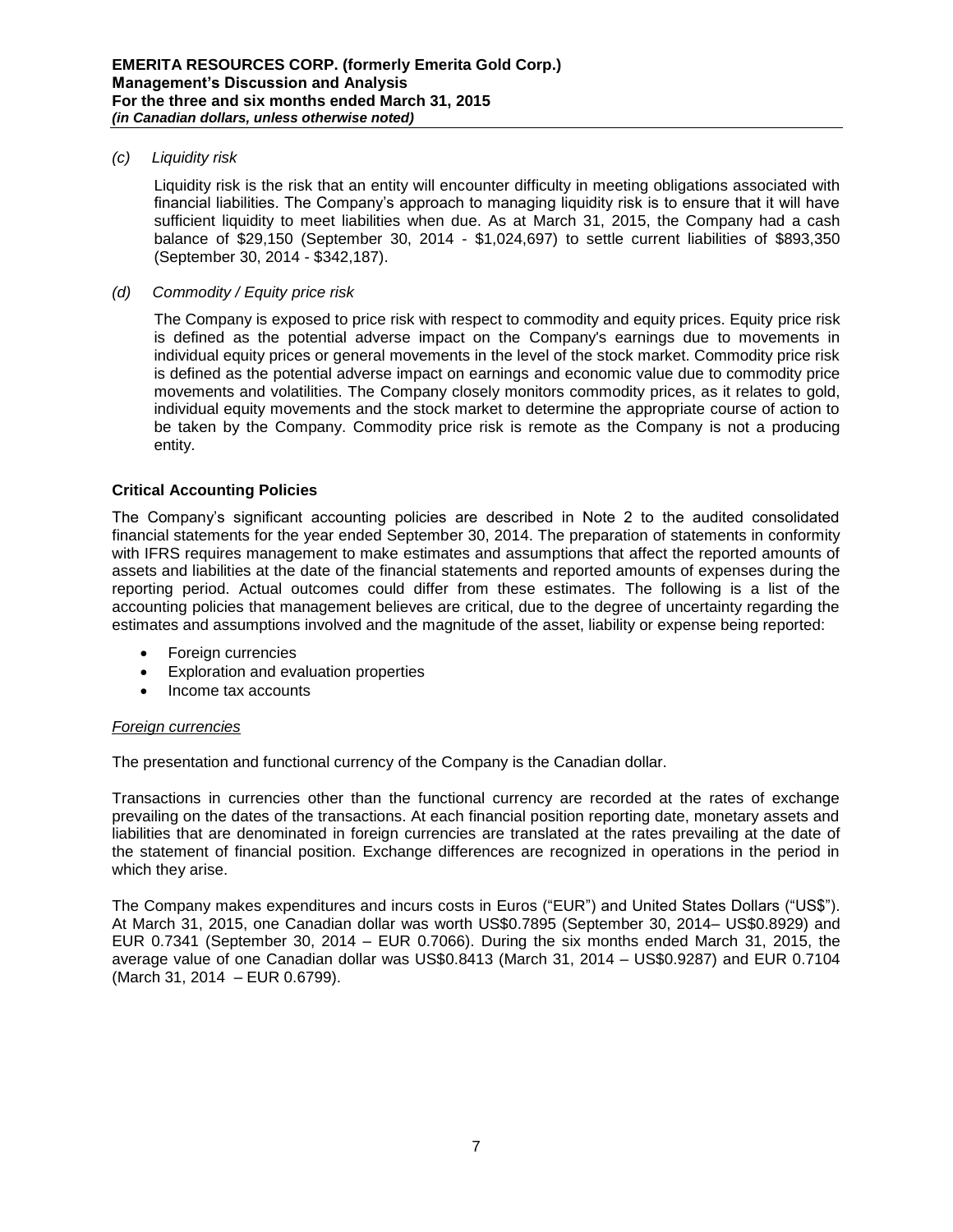|                                                | Las Morras                         | Peña Encina |           |
|------------------------------------------------|------------------------------------|-------------|-----------|
|                                                | <b>Property</b><br><b>Property</b> |             | Total     |
|                                                | \$                                 | \$          | \$        |
| Balance, September 30, 2014                    | 867,841                            | 111,066     | 978,907   |
| Cost incurred during the year:                 |                                    |             |           |
| Land management fees, taxes and permits        | 2,127                              |             | 2,127     |
| Labour, contract geologists, prospectors       | 4,614                              |             | 4,614     |
| Field expenses                                 | 3,167                              |             | 3,167     |
| Sample analysis                                | 4,295                              |             | 4,295     |
| <b>Technical reports</b>                       | 18,130                             |             | 18,130    |
| Travel, meals and accommodations               | 2,930                              |             | 2,930     |
| Vehicle and fuel                               | 2,282                              |             | 2,282     |
| Property, plant and equipment reclassification | 567                                |             | 567       |
| write off                                      | (284,265)                          | (111,066)   | (395,331) |
| Balance, March 31, 2015                        | 621,687                            |             | 621,687   |

Once a license to explore an area has been secured, expenditures on exploration and evaluation activities are capitalized to exploration and evaluation properties and classified as a component of property, plant and equipment.

Exploration expenditures relate to the initial search for deposits with economic potential and to detailed assessments of deposits or other projects that have been identified as having economic potential.

Management reviews the carrying value of capitalized exploration and evaluation costs at least annually. The review is based on the Company's intentions for the development of the undeveloped property. Subsequent recovery of the resulting carrying value depends on successful development or sale of the undeveloped project. If a project does not prove viable, all irrecoverable costs associated with the project net of any impairment provisions are written off to operations.

The recoverability of amounts shown for exploration and evaluation properties is dependent upon the discovery of economically recoverable reserves, the ability of the Company to obtain financing to complete development of the properties, and on future production or proceeds of disposition.

Costs recovered in excess of the carrying amount are recognized in operations.

At March 31, 2015, the Company had exploration and evaluation properties on the statement of financial position of \$621,687 (September 30, 2014 - \$978,907).

#### **Commitments and Contingencies**

The Company's exploration activities are subject to various laws and regulations governing the protection of the environment. These laws and regulations are continually changing and generally becoming more restrictive. The Company believes its operations are materially in compliance with all applicable laws and regulations. The Company expects to make expenditures to comply with such laws and regulations.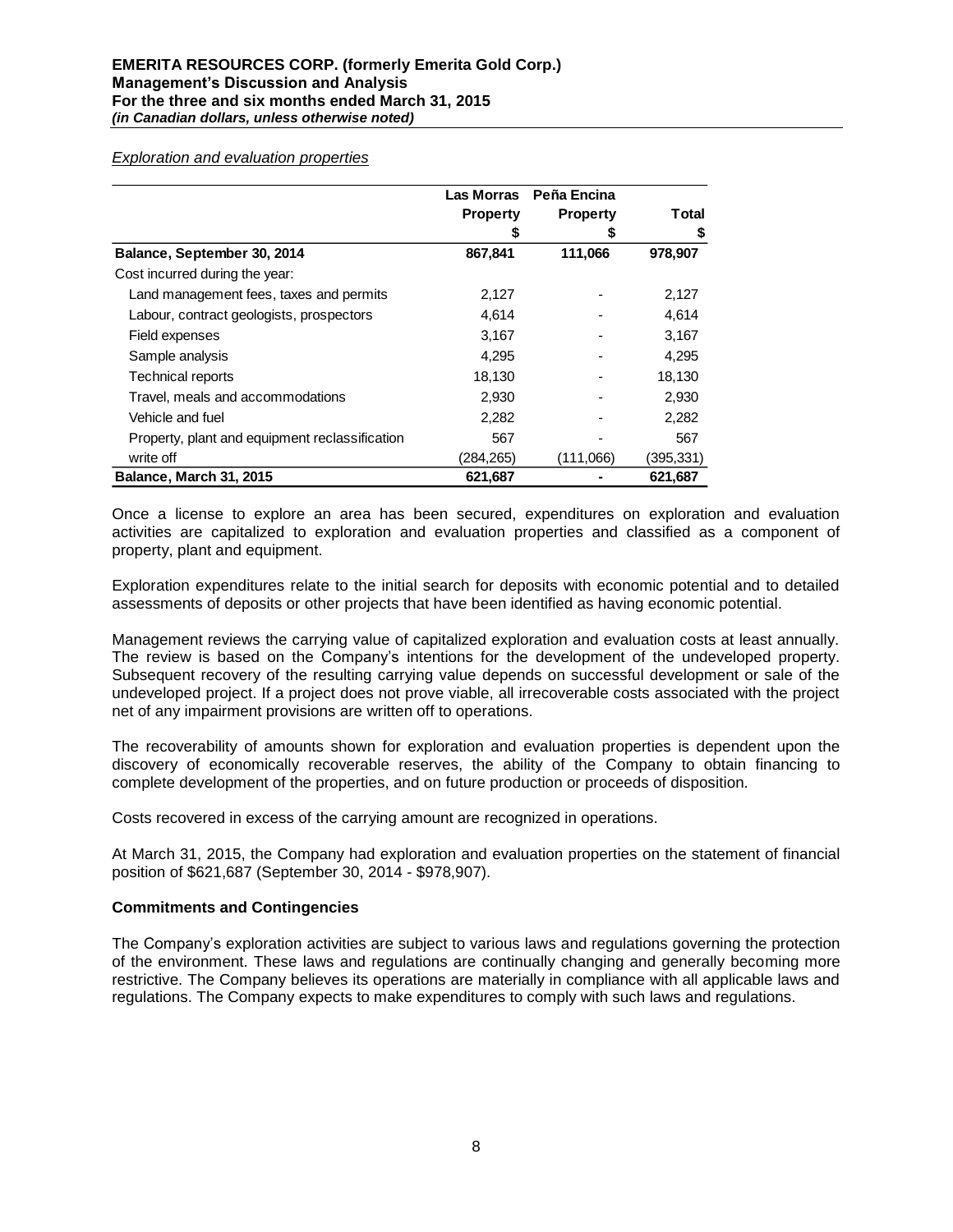The Company is party to certain management contracts. These contracts contain minimum commitments of approximately \$300,000 (2014 - \$300,000) and additional contingent payments of up to approximately \$1,120,000 (2014 - \$1,120,000) upon the occurrence of a change of control. As a triggering event has not taken place, the contingent payments have not been reflected in these consolidated financial statements.

# **Transactions with related parties**

The Company shares office space with other companies who may have common officers or directors. The costs associated with this space are administered by an unrelated company.

As at March 31, 2015, an amount of \$69,400 included in accounts payable, were owed to directors and officers of the Company (September 30, 2014 - \$39,600). The amounts outstanding on fees are unsecured, non-interest bearing, with no fixed terms of repayment.

#### *Compensation of key management personnel of the Company*

In accordance with IAS 24, key management personnel are those persons having authority and responsibility for planning, directing and controlling the activities of the Company directly or indirectly, including any directors (executive and non-executive) of the Company. During the six months ended March 31, 2015 and 2014, the remuneration of directors and other members of key management personnel are as follows:

|                     | Three months ended |  |              |           | Six months ended |  |         |  |  |
|---------------------|--------------------|--|--------------|-----------|------------------|--|---------|--|--|
|                     | March 31.          |  |              | March 31. |                  |  |         |  |  |
|                     | 2015               |  | 2014         |           | 2015             |  | 2014    |  |  |
| Short-term benefits | 71.543 \$          |  | $129.923$ \$ |           | $133.199$ \$     |  | 253.248 |  |  |

# **Risk Factors**

Mining exploration inherently contains a high degree of risk and uncertainty, which even a combination of careful evaluation, experience and knowledge may not eliminate. The following are certain factors relating to the business of the Company, which factors investors should carefully consider when making an investment decision concerning the Company shares. These risks and uncertainties are not the only ones facing the Company. Additional risks and uncertainties not presently known that the Company currently deems immaterial, may also impair the operations of the Company. If any such risks actually occur, the financial condition, liquidity and results of operations of the Company could be materially adversely affected and the ability of the Company to implement its growth plans could be adversely affected. An investment in the Company is speculative. An investment in the Company will be subject to certain material risks and investors should not invest in securities of the Company unless they can afford to lose their entire investment. The following is a description of certain risks and uncertainties that may affect the Company.

# *Substantial Capital Requirements and Liquidity*

Substantial additional funds for the establishment of the Company's current and planned operations will be required. No assurances can be given that the Company will be able to raise the additional funding that may be required for such activities, should such funding not be fully generated from operations. Mineral prices, environmental rehabilitation or restitution, current financial conditions, revenues, taxes, capital expenditures, operating expenses and geological results are all factors which will have an impact on the amount of additional capital that may be required. To meet such funding requirements, the Company may be required to undertake additional equity financing, which would be dilutive to shareholders. Debt financing, if available, may also involve restrictions on financing and operating activities. There is no assurance that additional financing will be available on terms acceptable to the Company or at all. If the Company is unable to obtain additional financing as needed, it may be required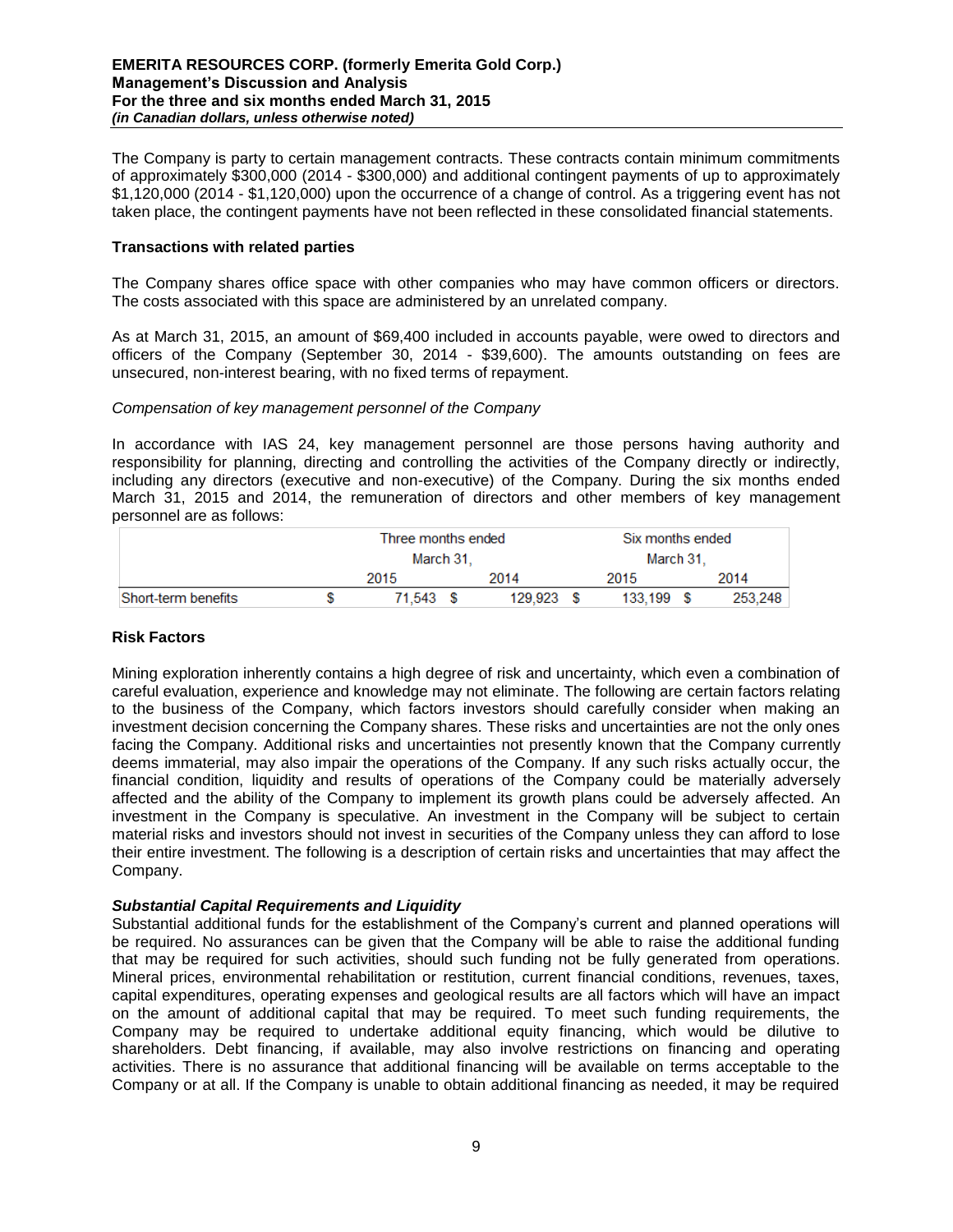to reduce the scope of its operations and pursue only those projects that can be funded through cash flows generated from its existing operations, if any.

### *Financing Risks and Dilution to Shareholders*

The Company will have limited financial resources, no operations and no revenues. Even if the Company's exploration program on one or more of the Properties is successful, additional funds will be required for the purposes of further exploration and development. There can be no assurance that the Company will be able to obtain adequate financing in the future or that such financing will be available on favourable terms or at all. It is likely such additional capital will be raised through the issuance of additional equity which would result in dilution to the Company's shareholders.

#### *Limited Operating History*

The Company is a relatively new company with limited operating history. The Company only recently acquired its interest in the Properties and the Company has no history of business or mining operations, revenue generation or production history. The Company has yet to generate a profit from their activities. The Company will be subject to all of the business risks and uncertainties associated with any new business enterprise, including the risk that it will not achieve its growth objective. The Company anticipates that it may take several years to achieve positive cash flow from operations.

#### *No Mineral Resources or Mineral Reserves*

Resource exploration is a speculative business, characterized by a number of significant risks including, among other things, unprofitable efforts resulting not only from the failure to discover mineral deposits but also from finding mineral deposits that, though present, are insufficient in quantity and quality to return a profit from production. The marketability of minerals acquired or discovered by the Company may be affected by numerous factors which are beyond the control of the Company and which cannot be accurately predicted, such as market fluctuations, the proximity and capacity of milling facilities, mineral markets and processing equipment, and such other factors as government regulations, including regulations relating to royalties, allowable production, importing and exporting of minerals, and environmental protection, the combination of which factors may result in the Company not receiving an adequate return of investment capital.

The Properties are in the exploration stage only and, to date, no mineral resources or mineral reserves have been identified. Development of the Properties will follow only if favourable exploration results are obtained. The business of exploration for minerals and mining involves a high degree of risk. Few properties that are explored are ultimately developed into producing mines. There is no assurance that any mineral resources or mineral reserves will be identified or developed. The long-term profitability of the Company's operations will in part be directly related to the costs and success of its exploration programs, which may be affected by a number of factors.

Substantial expenditures are required to establish mineral resources and mineral reserves and to develop the mining and processing facilities and infrastructure at any site chosen for mining. Although substantial benefits may be derived from the discovery of a major mineralized deposit, no assurance can be given that minerals will be discovered in sufficient quantities to justify commercial operations or that funds required for development can be obtained on a timely basis.

#### *Fluctuating Mineral Prices*

The economics of mineral exploration are affected by many factors beyond the Company's control, including commodity prices, the cost of operations, variations in the grade of minerals explored and fluctuations in the market price of minerals. Depending on the price of minerals, the Company may determine that it is impractical to continue a mineral exploration operation.

Mineral prices are prone to fluctuations and the marketability of minerals is affected by government regulation relating to price, royalties, allowable production and the importing and exporting of minerals,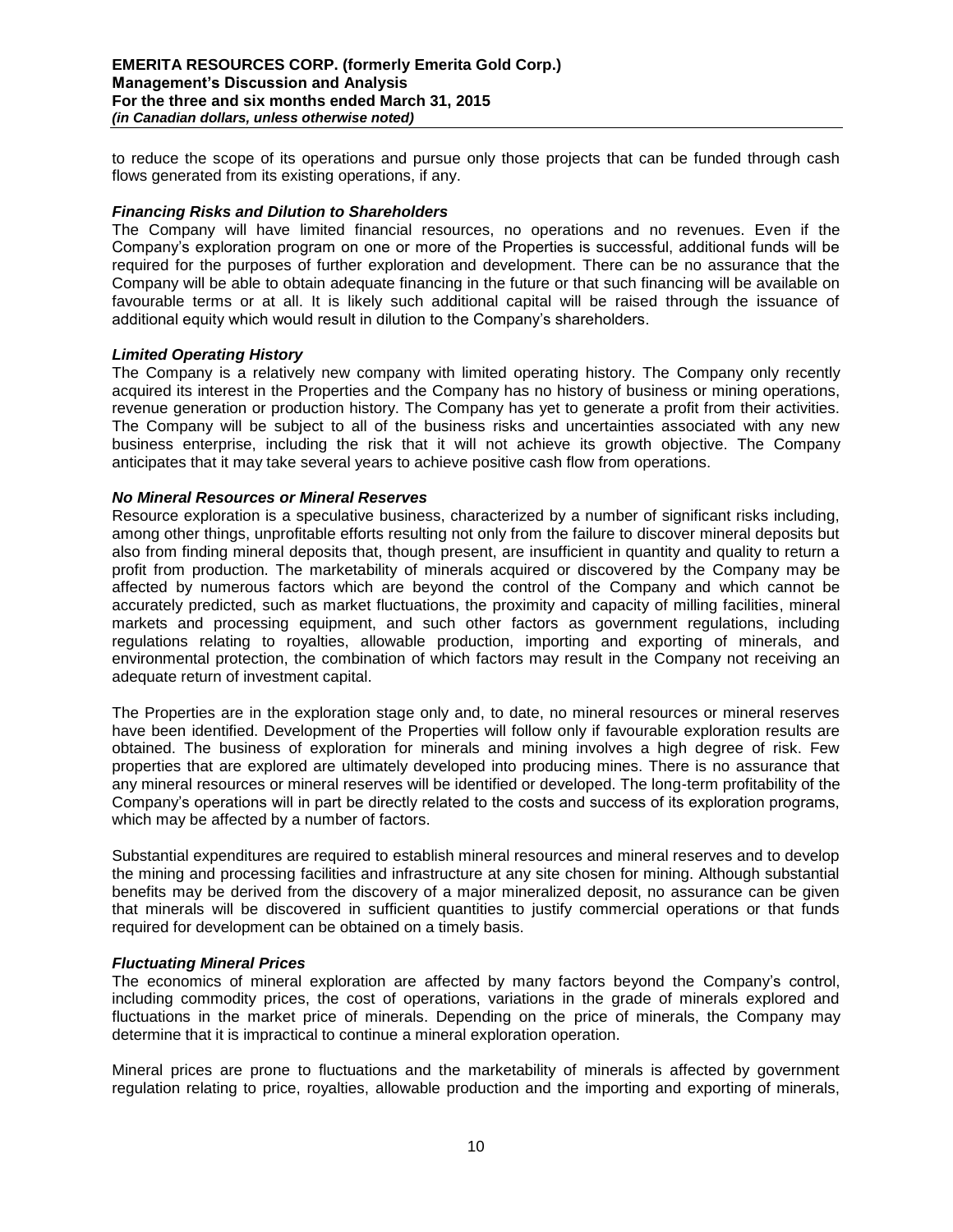the effect of which cannot be accurately predicted. There is no assurance that a profitable market will exist for the sale of any minerals that may be found on the Properties.

### *Regulatory, Permit and License Requirements*

The current or future operations of the Company require permits from various governmental authorities, and such operations are and will be governed by laws and regulations that may concern, among other things, exploration, development, production, taxes, labour standards, occupational health, waste disposal, toxic substances, land use, environmental protection, site safety and other matters. Companies engaged in the exploration and development of mineral properties generally experience increased costs and delays in development and other schedules as a result of the need to comply with applicable laws, regulations and permits. There can be no assurance that all permits which the Company may require for facilities and the conduct of exploration and development operations on the Properties will be obtainable on reasonable terms, or that such laws and regulations will not have an adverse effect on any exploration or development project which the Company might undertake.

Failure to comply with applicable laws, regulations and permitting requirements may result in enforcement actions, including orders issued by regulatory or judicial authorities causing operations to cease or be curtailed and may include corrective measures requiring capital expenditures, installation of additional equipment or remedial actions. Parties engaged in exploration and development operations may be required to compensate those suffering loss or damage by reason of the exploration and development activities and may have civil or criminal fines or penalties imposed upon them for violation of applicable laws or regulations. Amendments to current laws, regulations and permits governing operations and activities of mineral companies, or more stringent implementation thereof, could have a material adverse impact on the Company and cause increases in capital expenditures or exploration and development costs, or require abandonment or delays in the development of new or existing properties.

With respect to the Aznalcollar tender appeal process there can be no certainty with respect to further developments of the appeal or the results of any recourse initiated by the applicable governmental entities in Spain with respect to the tender process. In addition, there can be no certainty with respect to the timing regarding any potential resolution of the tender review process, the ability of the Company to be successful with its appeal or the potential for the Company to be awarded the Aznalcollar project.

# *Title to Properties*

Acquisition of title to mineral properties is a very detailed and time-consuming process. Title to, and the area of, mineral properties may be disputed. The Company has advised that one of the exploration permits with respect to the Los Vieros Property, which is comprised of four exploration permits that cover an area of 23,175 hectares, has been granted to a third party and will not be granted to the Company. This permit was comprised of 8,820 hectares of the Los Vieros Property.The Company cannot give an assurance that title to some or all of the Company.'s interest in the Properties will not be challenged or impugned. Mineral properties sometimes contain claims or transfer histories that examiners cannot verify. A successful claim that the Company does not have the interest it understands it has in the Properties could cause the Company to lose any rights to explore, develop and mine any minerals on the Properties without compensation for its prior expenditures relating to the Properties.

#### *Competition*

The mineral exploration and development industry is highly competitive. The Company will have to compete with other companies, many of which have greater financial, technical and other resources than the Company, for, among other things, the acquisition of minerals claims, leases and other mineral interests, as well as for the recruitment and retention of qualified employees and other personnel. Failure to compete successfully against other companies could have a material adverse effect on the Company and its prospects.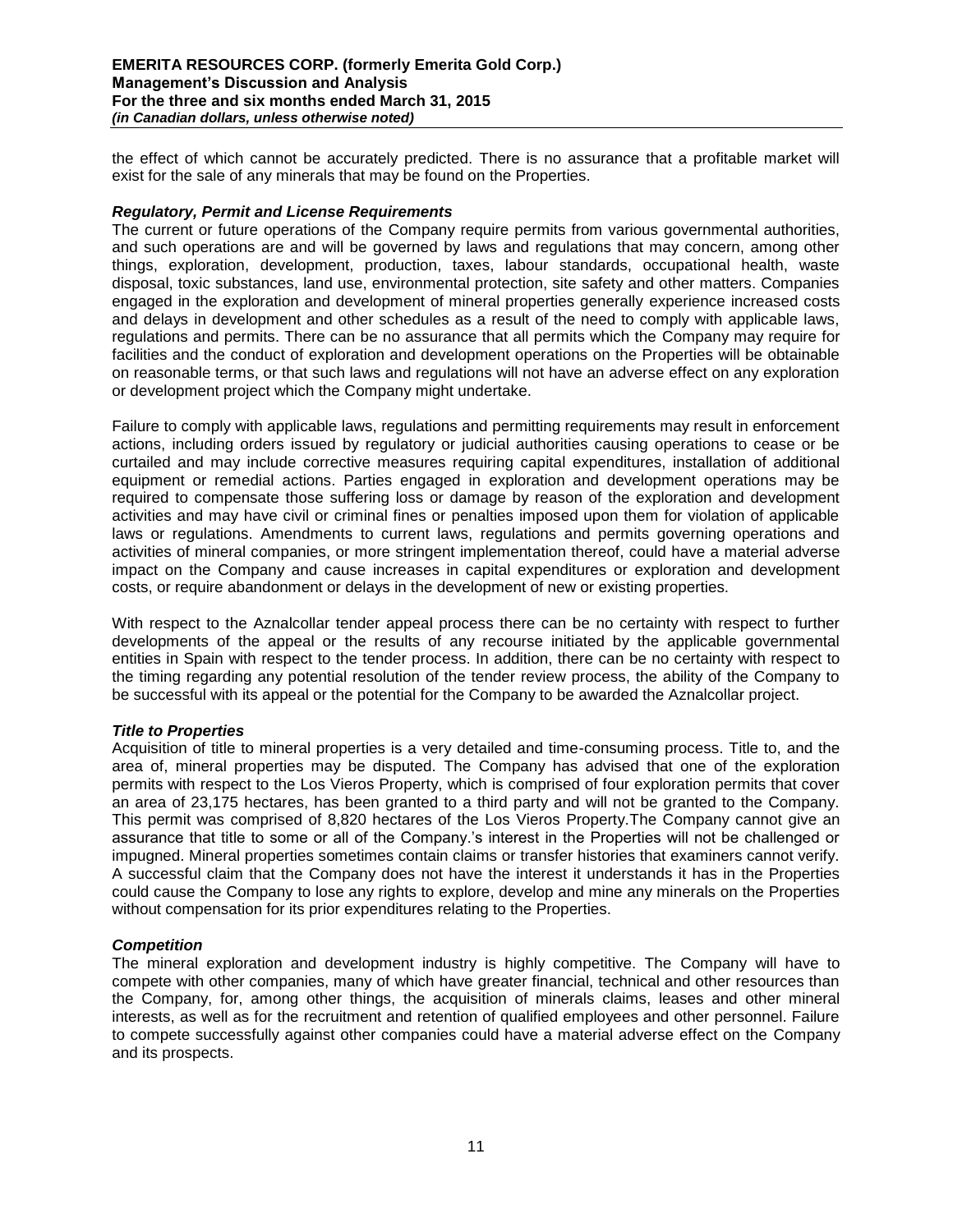### *Reliance on Management and Dependence on Key Personnel*

The success of the Company will be largely dependent upon the performance of its directors and officers and the ability to attract and retain key personnel. The loss of the services of these persons may have a material adverse effect on the Company's business and prospects. The Company will compete with numerous other companies for the recruitment and retention of qualified employees and contractors. There is no assurance that the Company can maintain the service of its directors and officers or other qualified personnel required to operate its business. Failure to do so could have a material adverse effect on the Company and its prospects.

#### *Environmental Risks*

The Company's exploration and appraisal programs will, in general, be subject to approval by regulatory bodies. Additionally, all phases of the exploration, development and mining business present environmental risks and hazards and are subject to environmental regulation pursuant to a variety of international conventions and national and local laws and regulations. Environmental legislation provides for, among other things, restrictions and prohibitions on spills, releases or emissions of various substances produced in association with exploration, development and mining operations. The legislation also requires that wells and facility sites be operated, maintained, abandoned and reclaimed to the satisfaction of applicable regulatory authorities. Compliance with such legislation can require significant expenditures and a breach may result in the imposition of fines and penalties, some of which may be material. Environmental legislation is evolving in a manner expected to result in stricter standards and enforcement, larger fines and liability and potentially increased capital expenditures and operating costs.

#### *Local Resident Concerns*

Apart from ordinary environmental issues, the exploration, development and mining of the Properties could be subject to resistance from local residents that could either prevent or delay exploration and development of the Properties.

# *Conflicts of Interest*

Certain of the directors and officers of the Company will be engaged in, and will continue to engage in, other business activities on their own behalf and on behalf of other companies (including mineral resource companies) and, as a result of these and other activities, such directors and officers may become subject to conflicts of interest. The BCBCA provides that in the event that a director has a material interest in a contract or proposed contract or agreement that is material to an Company, the director shall disclose his interest in such contract or agreement and shall refrain from voting on any matter in respect of such contract or agreement, subject to and in accordance with the BCBCA. To the extent that conflicts of interest arise, such conflicts will be resolved in accordance with the provisions of the BCBCA.

#### *Foreign Operations*

The Properties are located in Spain. As such, the Company's proposed activities with respect to the Properties will be subject to governmental, political, economic and other uncertainties, including but not limited to expropriation of property without fair compensation, repatriation of earnings, nationalization, currency fluctuations and devaluations, exchange controls and increases in government fees, renegotiation or nullification of existing concessions and contracts, changes in taxation policies, economic sanctions and the other risks arising out of foreign governmental sovereignty over the areas in which the Company's operations will be conducted, as well as risks including loss due to civil strife, acts of war, insurrections and the actions of national labour unions. Future government actions concerning the economy, taxation, or the operation and regulation of nationally important facilities such as mines, could have a significant effect on the Company. No assurances can be given that the Company's plans and operations will not be adversely affected by future developments in Spain. Any changes in regulations or shifts in political attitudes will be beyond the Company's control and may adversely affect the Company's business.